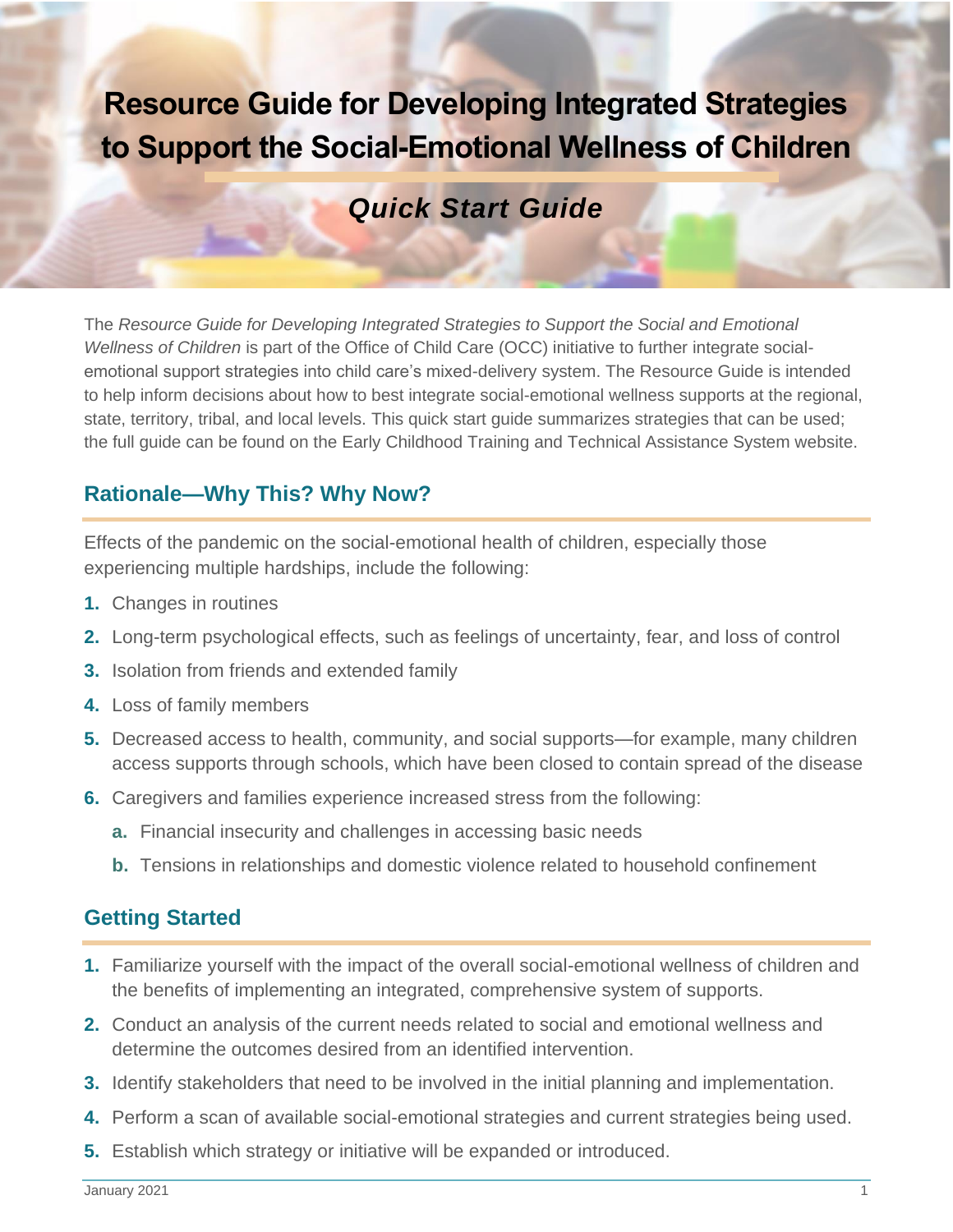- **6.** Determine the resources needed to launch and sustain the initiative.
- **7.** Design an evaluation to validate the efficacy of the initiative.
- **8.** Launch initiative.

#### **Social and Emotional Wellness Strategies**

- **1.** Coaching or consultation, or both (for example, child care health consultation, Infant/Toddler Specialists, and so on)
- **2.** Infant and early childhood mental health consultation
- **3.** Positive behavioral interventions and supports (for example, Pyramid Model)
- **4.** Quality rating and improvement system—embedding social-emotional indicators
- **5.** Training and professional development
	- **c.** Relationship-based care training for trainers
	- **d.** Social-emotional support strategies
	- **e.** Trauma-responsive caregiving
	- **f.** Developmental screening and social-emotional screening tools
- **6.** Inclusion of social-emotional development within early learning guidelines
- **7.** Creation or adoption of social-emotional toolkits (for example, Afterschool Alliance's Social and Emotional Learning Toolkit)
- **8.** Identification and alignment of social-emotional wellness efforts across the state's early childhood system
- **9.** Ensure that core knowledge and competencies for the child care field include a focus on understanding best practices to support social-emotional development

### **Pyramid Model for Promoting Social Emotional Competence in Infants and Young Children: Implementing Evidence-Based Promotion, Prevention, and Intervention Practices in Early Care and Education Programs (from section 5 of the full manual)**

The Pyramid Model for Promoting Social and Emotional Competence in Infants and Young Children (Fox et al., 2003; Hemmeter et al., 2021; Hemmeter, Ostrosky, & Fox, 2021) was developed to provide early educators with guidance on the promotion, prevention, and intervention practices that are needed to support young children's social-emotional develment and effectively intervene in challenging behaviors. The Pyramid Model can be implemented within family child care homes, child care centers,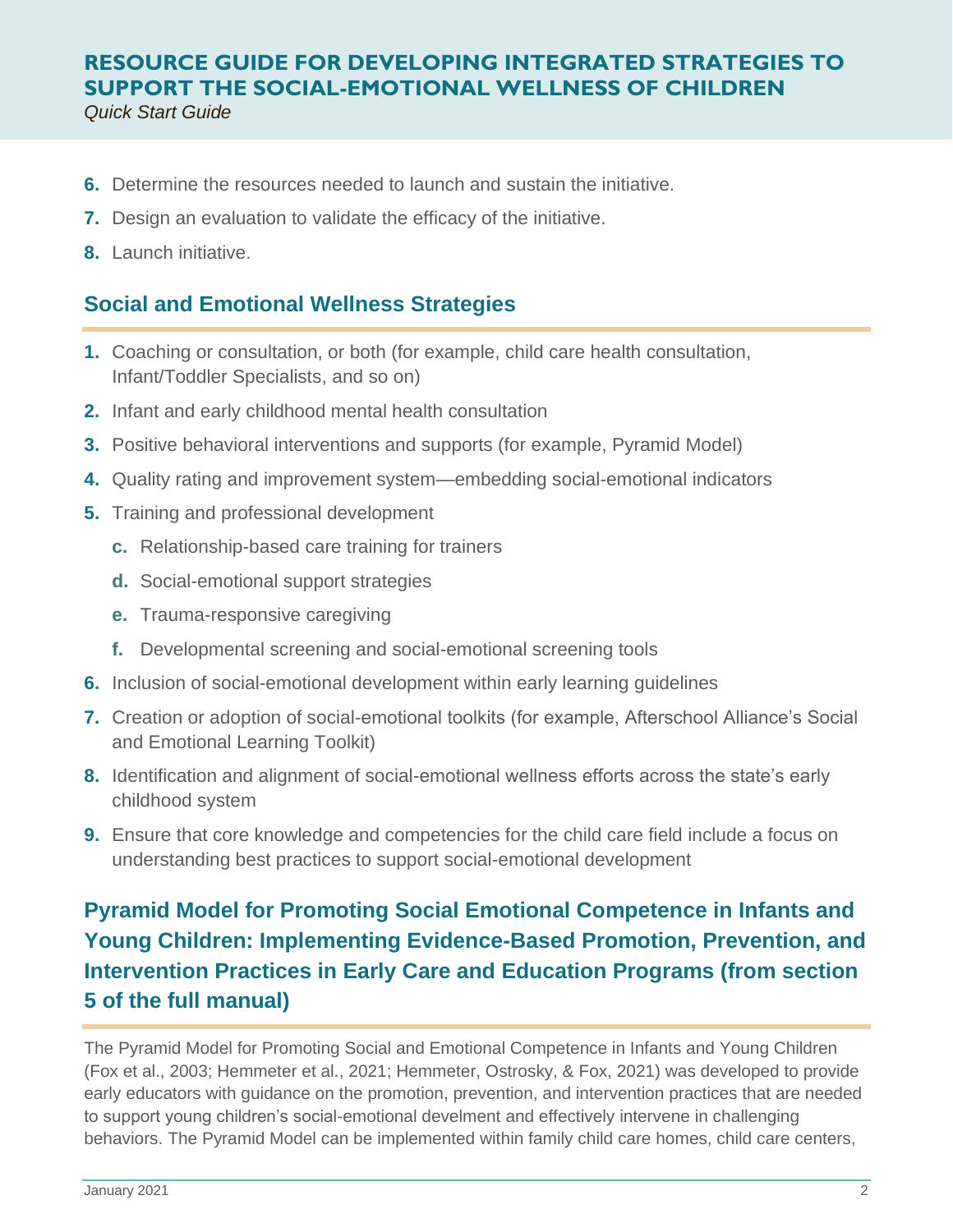Head Start, public preschool programs, early intervention, and early childhood special education programs. In some programs, the implementation of the Pyramid Model has been referred to as using Positive Behavioral Interventions and Supports (PBIS). The Pyramid Model is recognized as offering PBIS practices that are developmentally appropriate and culturally responsive. The implementation of the Pyramid Model is guided by a program-level leadership team that

- establishes and maintains staff buy-in,
- fosters family engagement,
- establishes program-wide expectations related to social-emotional skills and behavior,
- provides ongoing professional development and coaching for classroom fidelity of implementing Pyramid Model practices,
- establishes procedures for addressing challenging behavior using a team-based process, and
- uses data for decision-making.

The [National Center for Pyramid Model Innovations,](https://challengingbehavior.cbcs.usf.edu/) funded by the Office of Special Education Programs, offers free resources to help practitioners, programs, trainers, coaches, and states implement the Pyramid Model.

### **Infant and Early Childhood Mental Health Consultation: A Prevention-Based Approach to Supporting Social-Emotional Wellness in Early Care and Education Settings (from section 6 of the full manual)**

In infant and early childhood mental health consultation (IECMHC), consultants with expertise in early childhood development and mental health form collaborative partnerships with adults who care for young children. Within that collaboration, professionals build their capacity to support children's healthy social-emotional development and to respond appropriately to mental health needs (Cohen & Kaufmann, 2000/2005; Substance Abuse and Mental Health Services Administration, 2014). There are IECMHC programs across the country at the state, tribal, and local levels.

IECMHC is a broad intervention that is implemented in systems serving young children, including early childhood education, home visiting, child welfare, early intervention, and primary care. By definition, IECMHC is an indirect service (typically working with the provider, not with the child directly) that is multilevel and focused on equity.

There are five stages to implementation of IECMHC. The phases of consultation may repeat or continue in an ongoing capacity. Understanding the role of the consultant and the consultee in each of these stages is critical. The stages, as outlined by the Center for Child and Human Development (2016), are as follows:

- "Initiation"
- "Exploration"
- $\blacklozenge$ "Plan Development"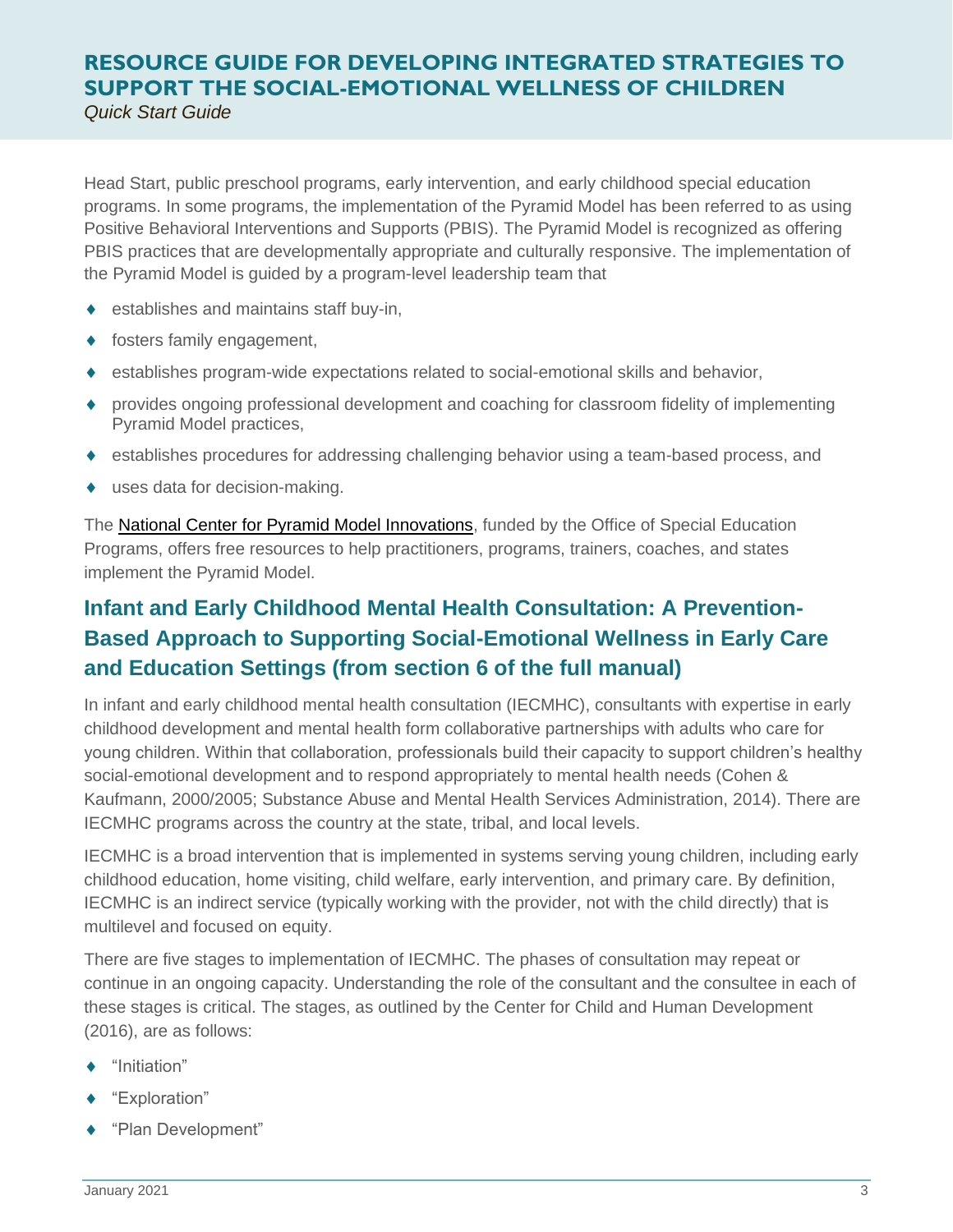- $\blacklozenge$ "Plan Implementation"
- $\blacklozenge$ "Revisit Plan and Goals" (p. 14)

For further information, you may want to visit the Center of Excellence for Infant and Early Childhood [Mental Health Consultation.](https://www.iecmhc.org/)

### **Relationship-Based Care for Infants and Toddlers: A Training for Trainers— Professional Development Strategy (from section 7 of full manual)**

The free Relationship-Based Care for Infants and Toddlers: A Training for Trainers series is offered by the Child Care State Capacity Building Center's Infant/Toddler Specialist Network via a request from the state, territory, or tribal CCDF Administrator. The series provides rationale and guidance for implementing relationship-based care in family child care homes and early care and education centers that serve infants, toddlers, and their families.

The content is based on the understanding that relationships are essential for healthy development. Responsive, nurturing relationships with caring adults provide safety and support for infants and toddlers to develop a sense of security and discover the world around them.

The training for trainers relies on the essential program practices for relationship-based care described by the Program for Infant/Toddler Care (Lally & Mangione, n.d.).

Implementation support may include the following:

- ◆ A community of practice
- ◆ Coaching
- $\blacklozenge$ **Consultation**
- $\blacklozenge$ Office hours with the Infant/Toddler Specialist

This training can be accessed via a request from the state, territory, or tribal CCDF Administrator to the Child Care State Capacity Building Center's State System Specialist.

### **Social and Emotional Strategies for School-Age Children (from section 8 of the full manual)**

To provide effective care to school-age children, we must understand how they develop relationships, manage their emotions, cope with stress, and develop social skills, from young children to adolescents.

Access to developmentally appropriate frameworks and strategies can assist school-age care programs and family child care educators in meeting the social and emotional health needs of school-age children. The strategies below are based on the understanding that relationships are essential for healthy development. Responsive, nurturing relationships with caring adults and peers provide safety and support for school-age children to develop a sense of security and discovery and to excel socially, emotionally, and academically.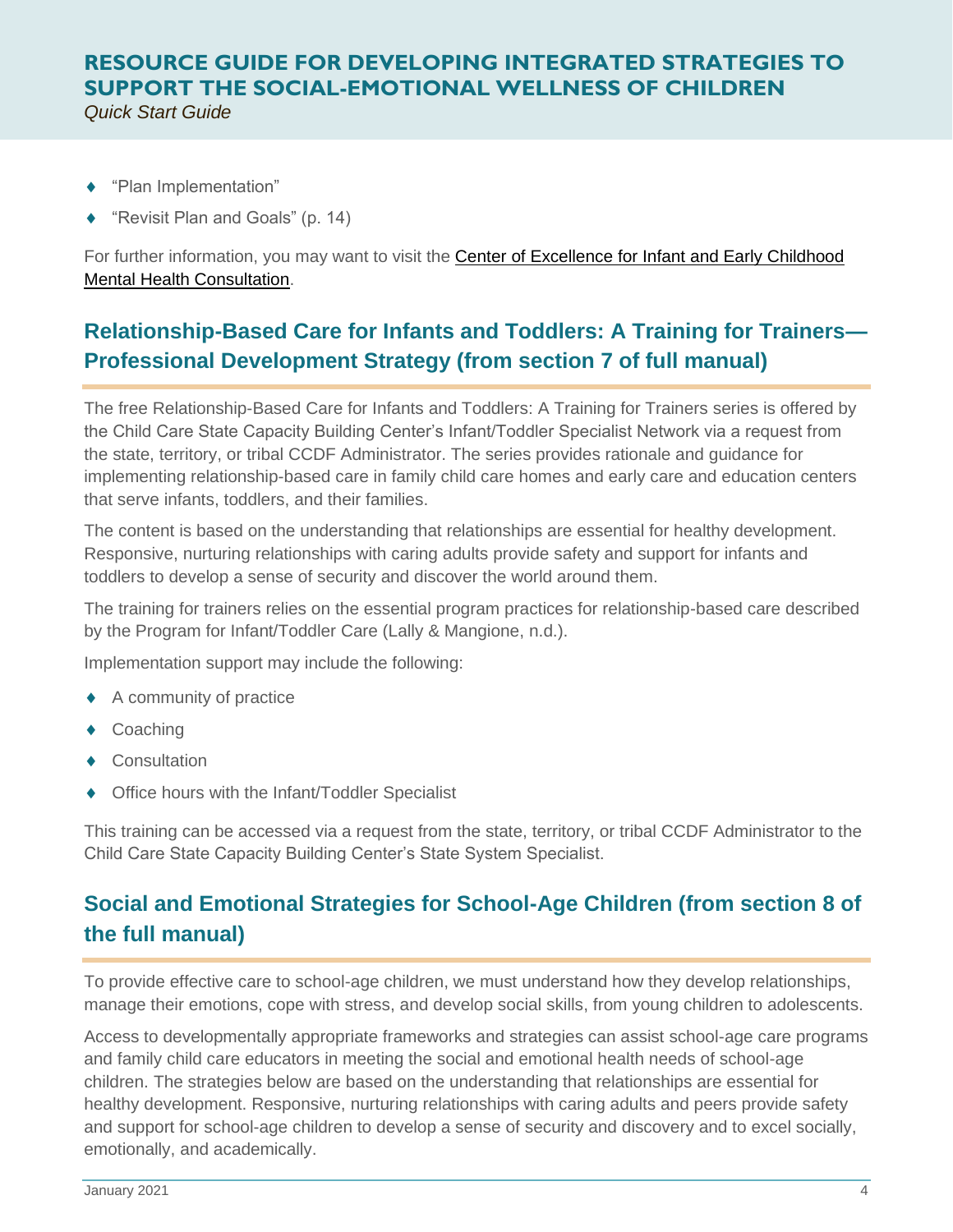The following strategies are available to support social and emotional health in school-age children:

- ◆ Pyramid Model and PBIS
- Collaborative for Academic, Social, and Emotional Learning Framework
- Positive Youth Development Framework principles
- Adverse Childhood Experiences Resources

CCDF Lead Agencies—and their designated networks—in states, territories, and tribes can receive training and technical assistance from the **National Center on Afterschool and Summer Enrichment**.

### **References**

Center for Child and Human Development. (2016). *The Georgetown model of early childhood mental health consultation.* Georgetown University.

#### [https://www.iecmhc.org/documents/FCC\\_SB%20ECMHC%20Manual.pdf](https://www.iecmhc.org/documents/FCC_SB%20ECMHC%20Manual.pdf)

Cohen, E., & Kaufmann, R. K. (2005). *Early childhood mental health consultation* (DHHS Pub. No. CMHS-SVP0151). Substance Abuse and Mental Health Services Administration, Center for Mental Health Services. (Original work published 2000)

Fox, L., Dunlap, G., Hemmeter, M. L., Joseph, G. E., & Strain, P. S. (2003). The teaching pyramid: A model for supporting social competence and preventing challenging behavior in young children. *Young Children, 58*(4), 48–52.

Hemmeter, M. L., Fox, L., Snyder, P., Algina, J., Hardy, J., Bishop, C., & Veguilla, M. (2021). Corollary child outcomes from the Pyramid Model professional development intervention efficacy trial. *Early Childhood Research Quarterly, 54*, 204–218.<https://doi.org/10.1016/j.ecresq.2020.08.004>

Hemmeter, M. L., Ostrosky, M., & Fox, L. (Eds.). (2021). *Unpacking the Pyramid Model: A practical guide for preschool teachers*. Paul H. Brookes.

Lally, J. R., & Mangione, P. L. (n.d.). *About the Program for Infant/Toddler Care*. WestEd; California Department of Education.<https://www.pitc.org/about>

Substance Abuse and Mental Health Services Administration. (2014). *Expert convening on infant and early childhood mental health consultation*. SAMHSA Headquarters.

[https://www.samhsa.gov/sites/default/files/programs\\_campaigns/IECMHC/iecmhc-expert-convening](https://www.samhsa.gov/sites/default/files/programs_campaigns/IECMHC/iecmhc-expert-convening-summary.pdf)[summary.pdf](https://www.samhsa.gov/sites/default/files/programs_campaigns/IECMHC/iecmhc-expert-convening-summary.pdf)